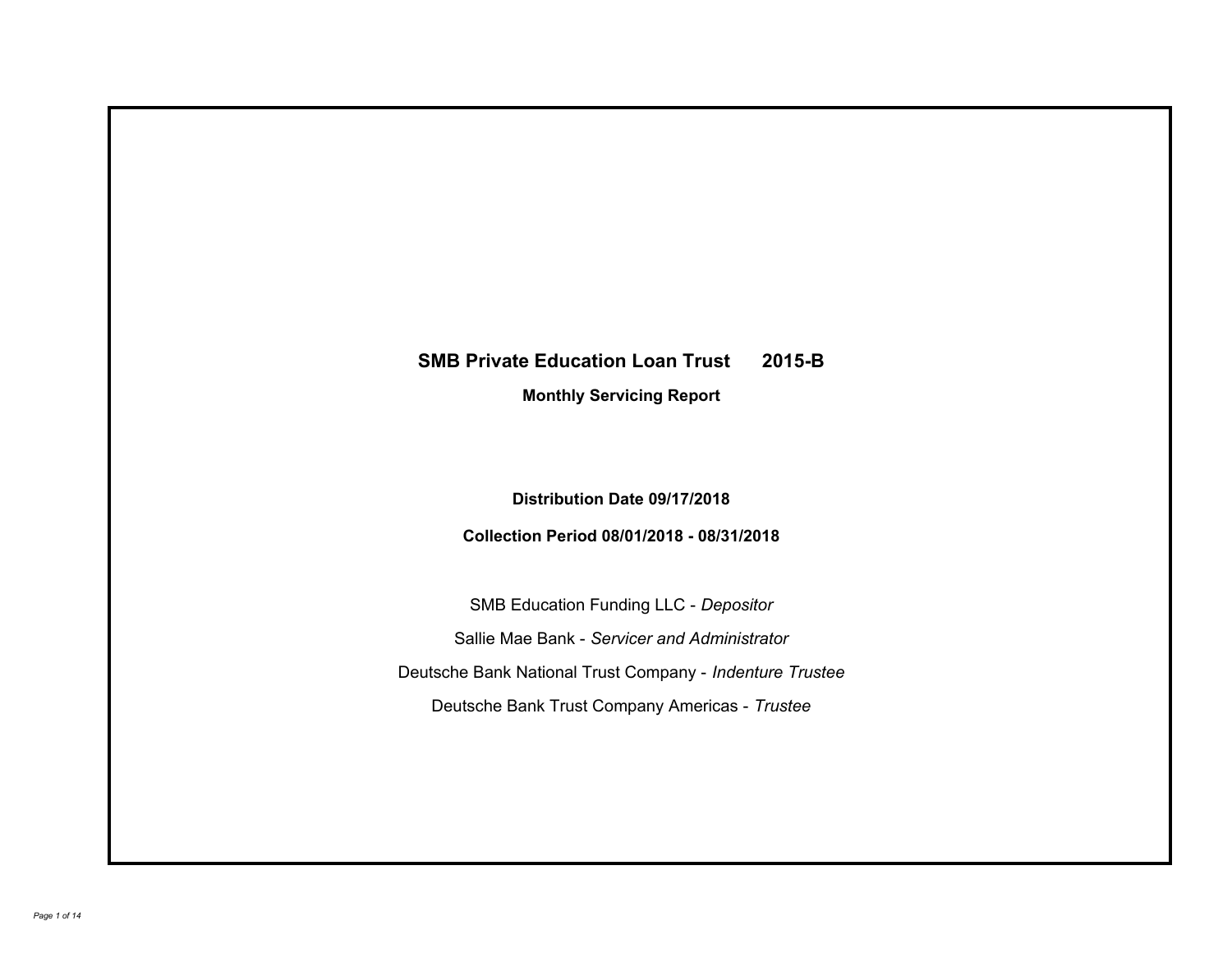|  | <b>Deal Parameters</b> |  |
|--|------------------------|--|
|  |                        |  |
|  |                        |  |

A

| <b>Student Loan Portfolio Characteristics</b>                  | <b>Settlement Date</b><br>07/30/2015 | 07/31/2018                        | 08/31/2018                        |
|----------------------------------------------------------------|--------------------------------------|-----------------------------------|-----------------------------------|
| <b>Principal Balance</b><br>Interest to be Capitalized Balance | \$700,964,388.29<br>42,430,107.89    | \$483,379,406.97<br>25,304,859.72 | \$474,411,912.24<br>25,449,960.79 |
| Pool Balance                                                   | \$743,394,496.18                     | \$508,684,266.69                  | \$499,861,873.03                  |
| Weighted Average Coupon (WAC)                                  |                                      |                                   |                                   |
| WAC1 (Contractual Interest Rate on the Loan)                   | 8.20%                                | 9.33%                             | 9.33%                             |
| WAC2 (Average of Applicable Interest Rate)                     | 8.18%                                | 9.27%                             | 9.26%                             |
| WAC3 (Average of Actual Interest Rate)                         | 8.13%                                | 9.19%                             | 9.18%                             |
| Weighted Average Remaining Term                                | 128.84                               | 120.01                            | 120.09                            |
| Number of Loans                                                | 63,899                               | 44,883                            | 44,228                            |
| Number of Borrowers                                            | 43,918                               | 30,894                            | 30,489                            |
| Pool Factor                                                    |                                      | 0.684272307                       | 0.672404592                       |
| Since Issued Total Constant Prepayment Rate (1)                |                                      | 8.39%                             | 8.47%                             |

| <b>Debt Securities</b> | <b>Cusip/Isin</b> | 08/15/2018       | 09/17/2018       |
|------------------------|-------------------|------------------|------------------|
| A <sub>2</sub> A       | 78448QAB4         | \$143,713,352.63 | \$139,508,637.36 |
| A2B                    | 78448QAC2         | \$67,365,634.05  | \$65,394,673.76  |
| A <sub>3</sub>         | 78448QAD0         | \$75,000,000.00  | \$75,000,000.00  |
|                        | 78448QAE8         | \$70,000,000.00  | \$70,000,000.00  |
|                        | 78448QAF5         | \$50,000,000.00  | \$50,000,000.00  |

| $\sim$<br>◡ | <b>Certificates</b> | Cusip/Isin | 08/15/2018   | 09/17/2018   |
|-------------|---------------------|------------|--------------|--------------|
|             | Residual            | 78448Q108  | \$100,000.00 | \$100,000.00 |

| D  | <b>Account Balances</b>          | 08/15/2018     | 09/17/2018     |
|----|----------------------------------|----------------|----------------|
|    | Reserve Account Balance          | \$1,896,081.00 | \$1,896,081.00 |
|    |                                  |                |                |
| E. | <b>Asset / Liability</b>         | 08/15/2018     | 09/17/2018     |
|    | Overcollateralization Percentage | 20.17%         | 20.00%         |
|    |                                  |                |                |

(1) Since Issued Total CPR calculations found in monthly servicing reports issued on or prior to September 15, 2015 originally included loans that were removed from the pool by the sponsor because they became ineligible for the pool between the cut-off date and settlement date. On October 5, 2015, Since Issued Total CPR calculations were revised to exclude these loans and all prior monthly servicing reports were restated. For additional information, see 'Since Issued CPR Methodology' found on page 11 of this report.

Actual Overcollateralization Amount \$102,605,280.01

\$99,958,561.91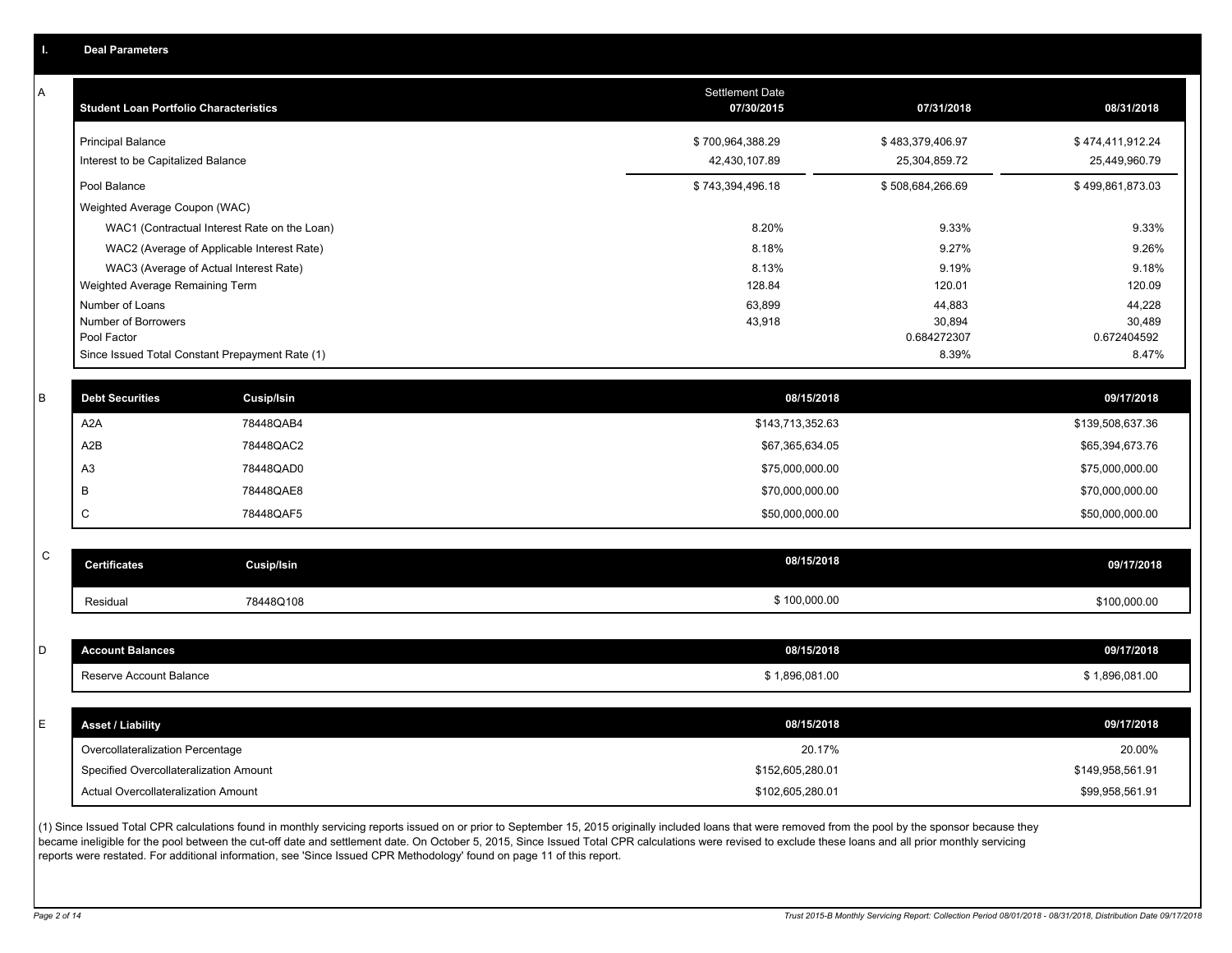| Ш. | 2015-B Trust Activity 08/01/2018 through 08/31/2018                   |                 |
|----|-----------------------------------------------------------------------|-----------------|
| A  | <b>Student Loan Principal Receipts</b>                                |                 |
|    | <b>Borrower Principal</b>                                             | 9,047,593.62    |
|    | <b>Consolidation Activity Principal</b>                               | 0.00            |
|    | Seller Principal Reimbursement                                        | 268.90          |
|    | Servicer Principal Reimbursement                                      | 0.00            |
|    | Delinquent Principal Purchases by Servicer                            | 0.00            |
|    | <b>Other Principal Deposits</b>                                       | 70,577.72       |
|    | <b>Total Principal Receipts</b>                                       | \$9,118,440.24  |
| в  | <b>Student Loan Interest Receipts</b>                                 |                 |
|    | Borrower Interest                                                     | 2,778,661.23    |
|    | <b>Consolidation Activity Interest</b>                                | 0.00            |
|    | Seller Interest Reimbursement                                         | (1.20)          |
|    | Servicer Interest Reimbursement                                       | 0.00            |
|    | Delinquent Interest Purchases by Servicer                             | 0.00            |
|    | <b>Other Interest Deposits</b>                                        | 5,069.60        |
|    | <b>Total Interest Receipts</b>                                        | \$2,783,729.63  |
| C  | <b>Recoveries on Realized Losses</b>                                  | \$92,882.23     |
| D  | <b>Investment Income</b>                                              | \$19,968.13     |
| Е  | <b>Funds Borrowed from Next Collection Period</b>                     | \$0.00          |
| F  | <b>Funds Repaid from Prior Collection Period</b>                      | \$0.00          |
|    | G<br>Loan Sale or Purchase Proceeds                                   | \$0.00          |
| н  | <b>Initial Deposits to Distribution Account</b>                       | \$0.00          |
|    | <b>Excess Transferred from Other Accounts</b>                         | \$0.00          |
| J  | <b>Borrower Benefit Reimbursements</b>                                | \$0.00          |
|    | Κ<br><b>Other Deposits</b>                                            | \$0.00          |
| L  | <b>Other Fees Collected</b>                                           | \$0.00          |
|    | M<br><b>AVAILABLE FUNDS</b>                                           | \$12,015,020.23 |
| N  | Non-Cash Principal Activity During Collection Period                  | \$150,945.51    |
|    | Aggregate Purchased Amounts by the Depositor, Servicer or Seller<br>O | \$75,647.32     |
| P  | Aggregate Loan Substitutions                                          | \$0.00          |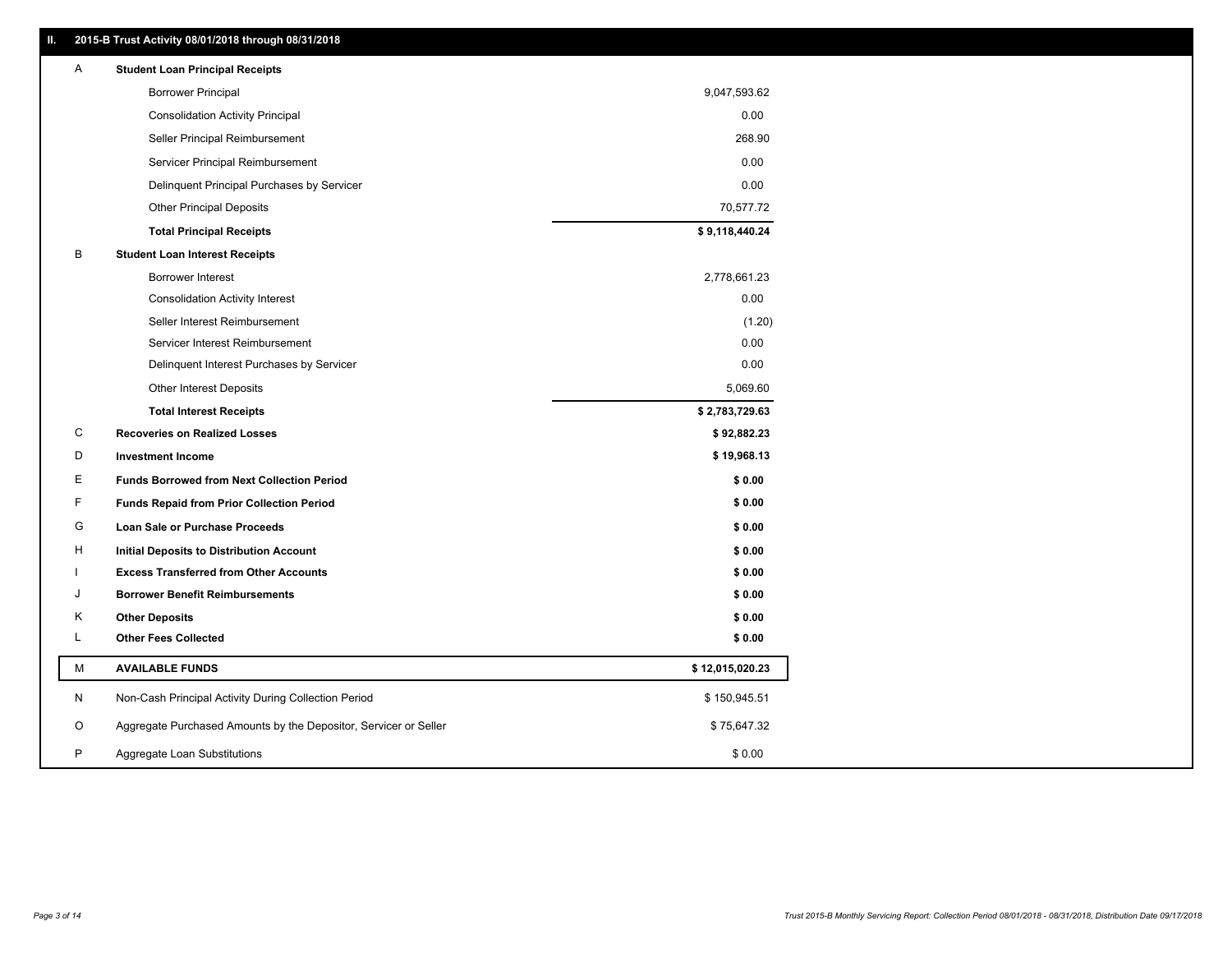### **08/31/2018 07/31/2018 Wtd Avg Coupon # Loans Principal and Interest Accrued to Capitalize % of Principal % of Loans in Repay (1) Wtd Avg Coupon # Loans Principal and Interest Accrued to Capitalize % of Principal % of Loans in Repay (1)**  INTERIM: IN SCHOOL 10.41% 1,953 \$29,500,924.76 5.902% - % 10.40% 2,022 \$30,446,444.34 5.985% - % GRACE 10.35% 1,453 \$23,559,462.31 4.713% - % 10.37% 1,453 \$23,487,163.19 4.617% - % DEFERMENT 10.35% 2,471 \$32,465,566.24 6.495% - % 10.37% 2,383 \$30,979,576.74 6.090% - % REPAYMENT: CURRENT 8.90% 35,971 \$381,564,665.50 76.334% 92.091% 8.92% 36,522 \$389,382,256.63 76.547% 91.885% 31-60 DAYS DELINQUENT 9.24% 604 \$8,210,301.14 1.643% 1.982% 9.08% 627 \$8,353,016.22 1.642% 1.971% 61-90 DAYS DELINQUENT 8.66% 283 \$3,737,700.93 0.748% 0.902% 9.00% 271 \$3,640,025.19 0.716% 0.859% > 90 DAYS DELINQUENT 9.84% 145 \$1,897,163.45 0.380% 0.458% 9.88% 150 \$2,115,165.33 0.416% 0.499% FORBEARANCE 9.44% 1,348 \$18,926,088.70 3.786% 4.568% 9.32% 1,455 \$20,280,619.05 3.987% 4.786% **TOTAL 44,228 \$499,861,873.03 100.00% 100.00% 44,883 \$508,684,266.69 100.00% 100.00% Loans by Repayment Status** Percentages may not total 100% due to rounding \*

Loans classified in "Repayment" include any loan for which interim interest only, \$25 fixed payments or full principal and interest payments are due. 1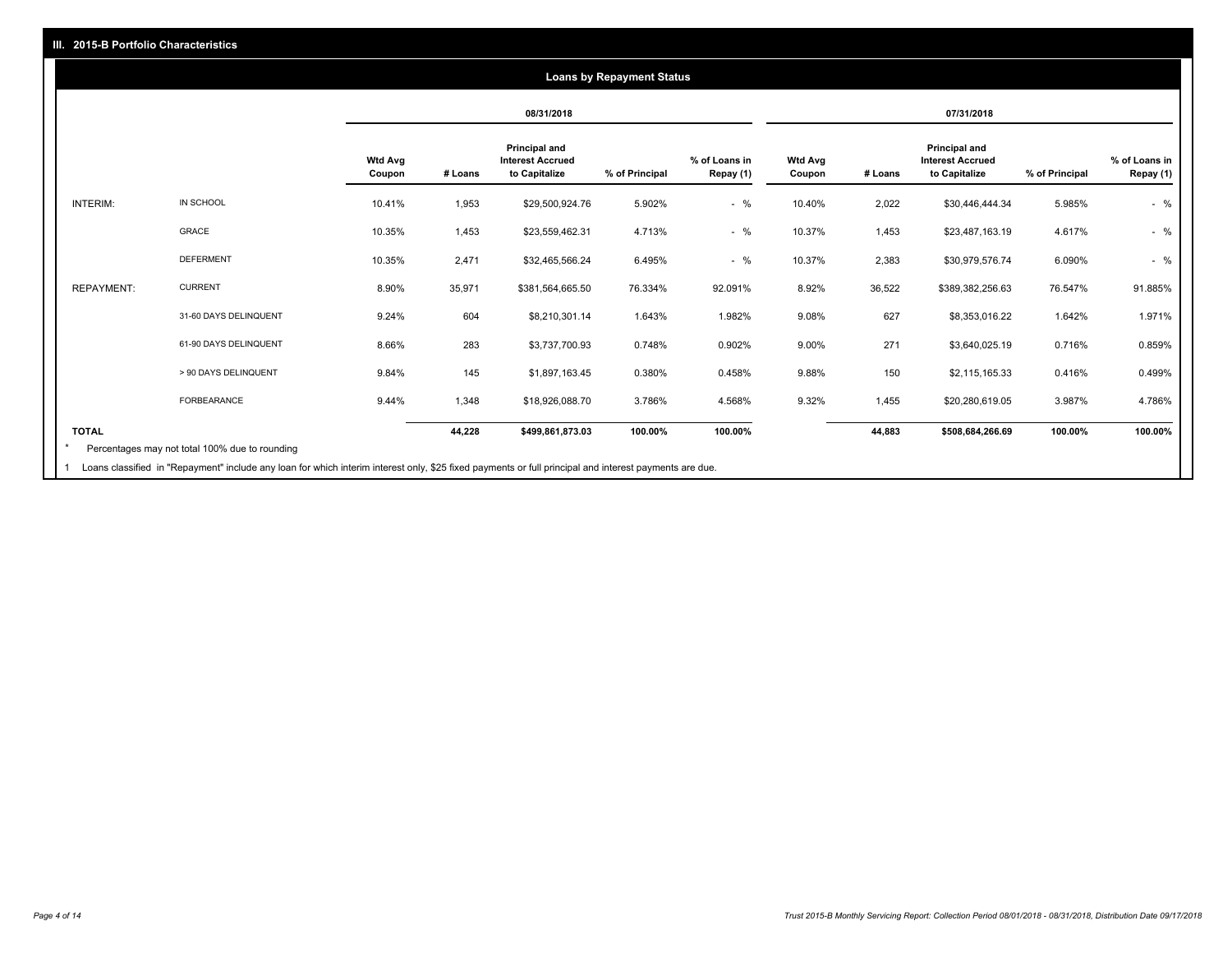|                |                       |                          |         | 08/31/2018                                                       |                |                                |                          |         | 07/31/2018                                                |                |                                |
|----------------|-----------------------|--------------------------|---------|------------------------------------------------------------------|----------------|--------------------------------|--------------------------|---------|-----------------------------------------------------------|----------------|--------------------------------|
|                |                       | <b>Wtd Avg</b><br>Coupon | # Loans | <b>Principal and</b><br><b>Interest Accrued</b><br>to Capitalize | % of Principal | % of Loans in<br>P&I Repay (2) | <b>Wtd Avg</b><br>Coupon | # Loans | Principal and<br><b>Interest Accrued</b><br>to Capitalize | % of Principal | % of Loans in<br>P&I Repay (2) |
| INTERIM:       | IN SCHOOL             | 9.98%                    | 3,821   | \$55,288,238.21                                                  | 11.061%        | $-$ %                          | 9.99%                    | 3,992   | \$57,640,991.86                                           | 11.331%        | $-$ %                          |
|                | <b>GRACE</b>          | 9.94%                    | 2,859   | \$44,660,407.51                                                  | 8.935%         | $-$ %                          | 9.93%                    | 2,818   | \$44,089,709.38                                           | 8.667%         | $-$ %                          |
|                | <b>DEFERMENT</b>      | 9.93%                    | 4,546   | \$57,371,502.44                                                  | 11.477%        | $-$ %                          | 9.94%                    | 4,446   | \$55,290,756.91                                           | 10.869%        | $-$ %                          |
| P&I REPAYMENT: | <b>CURRENT</b>        | 8.78%                    | 30,662  | \$310,292,299.03                                                 | 62.076%        | 90.585%                        | 8.80%                    | 31,183  | \$318,121,026.12                                          | 62.538%        | 90.462%                        |
|                | 31-60 DAYS DELINQUENT | 9.22%                    | 573     | \$7,851,277.87                                                   | 1.571%         | 2.292%                         | 8.99%                    | 585     | \$7,718,469.14                                            | 1.517%         | 2.195%                         |
|                | 61-90 DAYS DELINQUENT | 8.59%                    | 276     | \$3,587,096.42                                                   | 0.718%         | 1.047%                         | 8.92%                    | 258     | \$3,455,503.32                                            | 0.679%         | 0.983%                         |
|                | > 90 DAYS DELINQUENT  | 9.82%                    | 143     | \$1,884,962.85                                                   | 0.377%         | 0.550%                         | 9.86%                    | 146     | \$2,087,190.91                                            | 0.410%         | 0.594%                         |
|                | <b>FORBEARANCE</b>    | 9.44%                    | 1,348   | \$18,926,088.70                                                  | 3.786%         | 5.525%                         | 9.32%                    | 1,455   | \$20,280,619.05                                           | 3.987%         | 5.767%                         |
| <b>TOTAL</b>   |                       |                          | 44,228  | \$499,861,873.03                                                 | 100.00%        | 100.00%                        |                          | 44,883  | \$508,684,266.69                                          | 100.00%        | 100.00%                        |

WAC reflects WAC3 To conform with company standard reporting these sections now include Princial and Interest Accrued to Capitalize.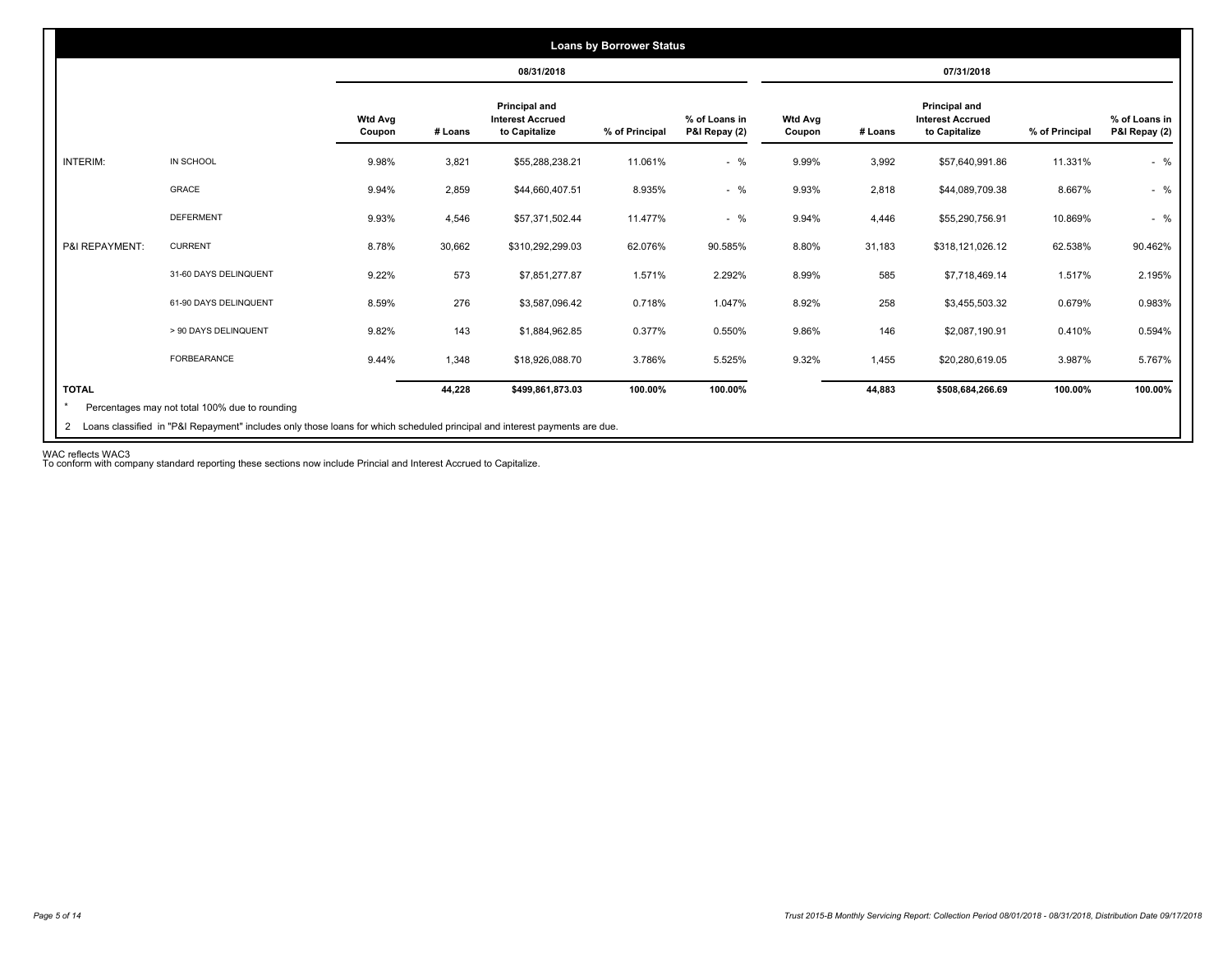|                                                                                                  | 8/31/2018        | 7/31/2018        |
|--------------------------------------------------------------------------------------------------|------------------|------------------|
| Pool Balance                                                                                     | \$499,861,873.03 | \$508,684,266.69 |
| Total # Loans                                                                                    | 44,228           | 44,883           |
| Total # Borrowers                                                                                | 30,489           | 30,894           |
| Weighted Average Coupon                                                                          | 9.26%            | 9.27%            |
| Weighted Average Remaining Term                                                                  | 120.09           | 120.01           |
| Percent of Pool - Cosigned                                                                       | 92.9%            | 92.8%            |
| Percent of Pool - Non Cosigned                                                                   | 7.1%             | 7.2%             |
| Borrower Interest Accrued for Period                                                             | \$3,709,091.73   | \$3,770,597.92   |
| Outstanding Borrower Interest Accrued                                                            | \$28,409,564.16  | \$28,293,823.18  |
| Gross Principal Realized Loss - Periodic *                                                       | \$603,010.51     | \$517,213.35     |
| Gross Principal Realized Loss - Cumulative *                                                     | \$21,437,285.49  | \$20,834,274.98  |
| Recoveries on Realized Losses - Periodic                                                         | \$92,882.23      | \$99,314.29      |
| Recoveries on Realized Losses - Cumulative                                                       | \$2,806,959.39   | \$2,714,077.16   |
| Net Losses - Periodic                                                                            | \$510,128.28     | \$417,899.06     |
| Net Losses - Cumulative                                                                          | \$18,630,326.10  | \$18,120,197.82  |
| Non-Cash Principal Activity - Capitalized Interest                                               | \$755,327.60     | \$2,297,440.98   |
| Since Issued Total Constant Prepayment Rate (CPR) (1)                                            | 8.47%            | 8.39%            |
| <b>Loan Substitutions</b>                                                                        | \$0.00           | \$0.00           |
| <b>Cumulative Loan Substitutions</b>                                                             | \$0.00           | \$0.00           |
| <b>Unpaid Servicing Fees</b>                                                                     | \$0.00           | \$0.00           |
| <b>Unpaid Administration Fees</b>                                                                | \$0.00           | \$0.00           |
| <b>Unpaid Carryover Servicing Fees</b>                                                           | \$0.00           | \$0.00           |
| Note Interest Shortfall                                                                          | \$0.00           | \$0.00           |
| Loans in Modification                                                                            | \$33,122,884.08  | \$33,059,184.45  |
| % of Loans in Modification as a % of Loans in Repayment (P&I)                                    | 10.24%           | 9.98%            |
|                                                                                                  |                  |                  |
| % Annualized Gross Principal Realized Loss - Periodic as a %<br>of Loans in Repayment (P&I) * 12 | 2.24%            | 1.87%            |
| % Gross Principal Realized Loss - Cumulative as a % of<br><b>Original Pool Balance</b>           | 2.88%            | 2.80%            |

\* In accordance with the Servicer's current policies and procedures, after September 1, 2017 loans subject to bankruptcy claims generally will not be reported as a charged-off unless and until they are delinguent for 120 d

(1) Since Issued Total CPR calculations found in monthly servicing reports issued on or prior to September 15, 2015 originally included loans that were removed from the pool by the sponsor because they became ineligible fo between the cut-off date and settlement date. On October 5, 2015, Since Issued Total CPR calculations were revised to exclude these loans and all prior monthly servicing reports were restated. For additional information, s Issued CPR Methodology' found on page 11 of this report.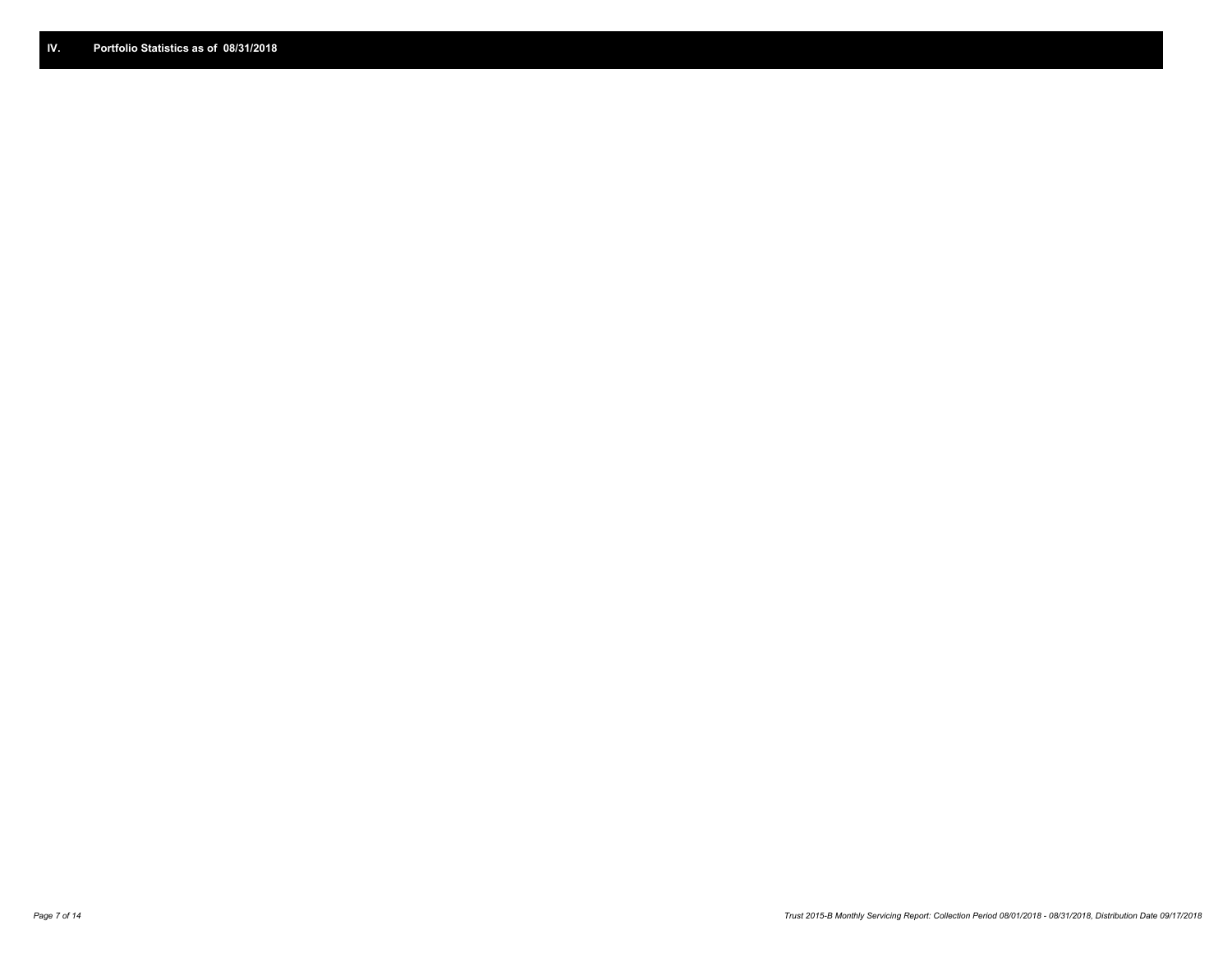| Loan Program                       |                                   |             |                  |          |  |  |  |  |
|------------------------------------|-----------------------------------|-------------|------------------|----------|--|--|--|--|
|                                    | Weighted<br><b>Average Coupon</b> | # LOANS     | <b>\$ AMOUNT</b> | $%$ *    |  |  |  |  |
| - Smart Option Interest-Only Loans | 8.21%                             | 9,384       | \$79,962,737.68  | 15.997%  |  |  |  |  |
| - Smart Option Fixed Pay Loans     | 9.16%                             | 11,979      | \$156,856,312.23 | 31.380%  |  |  |  |  |
| - Smart Option Deferred Loans      | 9.49%                             | 22,865      | \$263,042,823.12 | 52.623%  |  |  |  |  |
| - Other Loan Programs              | 0.00%                             | $\mathbf 0$ | \$0.00           | 0.000%   |  |  |  |  |
| Total                              | 9.18%                             | 44,228      | \$499,861,873.03 | 100.000% |  |  |  |  |

\* Percentages may not total 100% due to rounding

B

C

A

**Index Type**

|                       | Weighted<br><b>Average Coupon</b> | # LOANS | <b>\$ AMOUNT</b> | $%$ *     |
|-----------------------|-----------------------------------|---------|------------------|-----------|
| - Fixed Rate Loans    | 7.76%                             | 9,255   | \$121,230,549.68 | 24.253%   |
| - LIBOR Indexed Loans | 9.64%                             | 34,973  | \$378,631,323.35 | 75.747%   |
| - Other Index Rates   | 0.00%                             | 0       | \$0.00           | $0.000\%$ |
| <b>Total</b>          | 9.18%                             | 44,228  | \$499,861,873.03 | 100.000%  |

\* Percentages may not total 100% due to rounding

# **Weighted Average Recent FICO**

| $0 - 639$<br>640 - 669 | 3,823  | \$42,640,136.61  | 8.530%   |
|------------------------|--------|------------------|----------|
|                        |        |                  |          |
|                        | 2,752  | \$30,318,097.96  | 6.065%   |
| 670 - 699              | 4,701  | \$53,825,486.88  | 10.768%  |
| 700 - 739              | 9,329  | \$106,888,960.03 | 21.384%  |
| $740 +$                | 23,617 | \$266,067,849.42 | 53.228%  |
| N/A <sup>(1)</sup>     | 6      | \$121,342.13     | 0.024%   |
| <b>Total</b>           | 44,228 | \$499,861,873.03 | 100.000% |

WAC reflects WAC3 To conform with company standard reporting these sections now include Princial and Interest Accrued to Capitalize.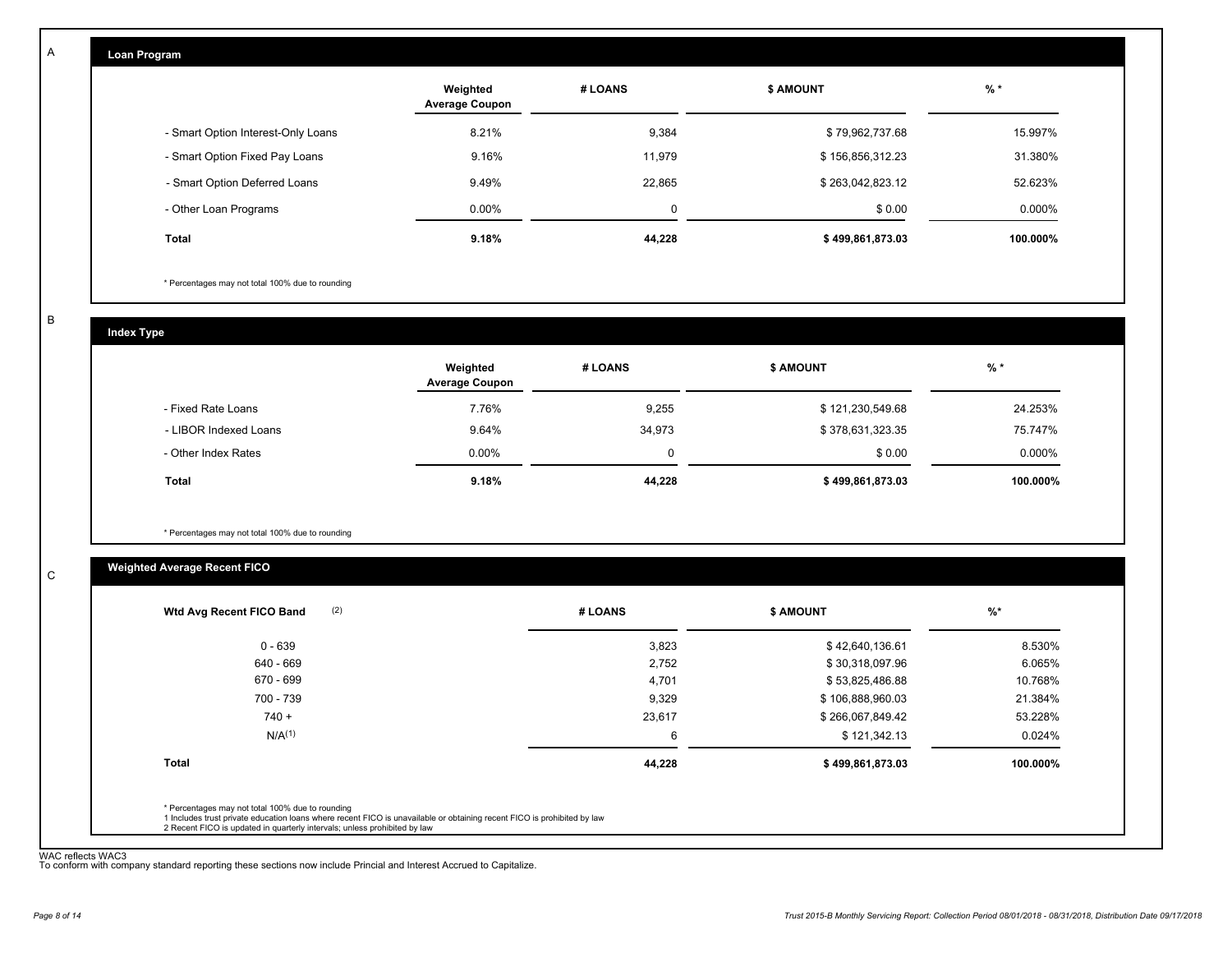| 9 of 14 |  |  |
|---------|--|--|

|  | 2015-B Reserve Account and Principal Distribution Calculations |
|--|----------------------------------------------------------------|
|  |                                                                |
|  |                                                                |

| А. |       | <b>Reserve Account</b>                                                                     |                  |  |
|----|-------|--------------------------------------------------------------------------------------------|------------------|--|
|    |       | Specified Reserve Account Balance                                                          | \$1,896,081.00   |  |
|    |       | Actual Reserve Account Balance                                                             | \$1,896,081.00   |  |
| В. |       | <b>Principal Distribution Amount</b>                                                       |                  |  |
|    | л.    | Class A Notes Outstanding                                                                  | \$286,078,986.68 |  |
|    | ii.   | Pool Balance                                                                               | \$499,861,873.03 |  |
|    | iii.  | First Priority Principal Distribution Amount (i - ii)                                      | \$0.00           |  |
|    | iv.   | Class A and B Notes Outstanding                                                            | \$356,078,986.68 |  |
|    | v.    | First Priority Principal Distribution Amount                                               | \$0.00           |  |
|    | vi.   | Pool Balance                                                                               | \$499,861,873.03 |  |
|    | vii.  | Specified Overcollateralization Amount                                                     | \$149,958,561.91 |  |
|    | viii. | Available Funds (after payment of waterfall items A through H)                             | \$10,471,388.96  |  |
|    | ix.   | Class C Notes Outstanding                                                                  | \$50,000,000.00  |  |
|    | х.    | Regular Principal Distribution Amount (if (iv > 0, (iv - v) - (vi - vii), min(viii, ix))   | \$6,175,675.56   |  |
|    | xi.   | Pool Balance                                                                               | \$499,861,873.03 |  |
|    | xii.  | 10% of Initial Pool Balance                                                                | \$74,339,449.62  |  |
|    | xiii. | First Priority Principal Distribution Amount                                               | \$0.00           |  |
|    | XIV.  | Regular Principal Distribution Amount                                                      | \$6,175,675.56   |  |
|    | XV.   | Available Funds (after payment of waterfall items A through J)                             | \$4,295,713.40   |  |
|    |       | xvi. Additional Principal Distribution Amount (if(ix $\lt$ = x, min(xv, xi - xiii - xiv))) | \$0.00           |  |
|    |       |                                                                                            |                  |  |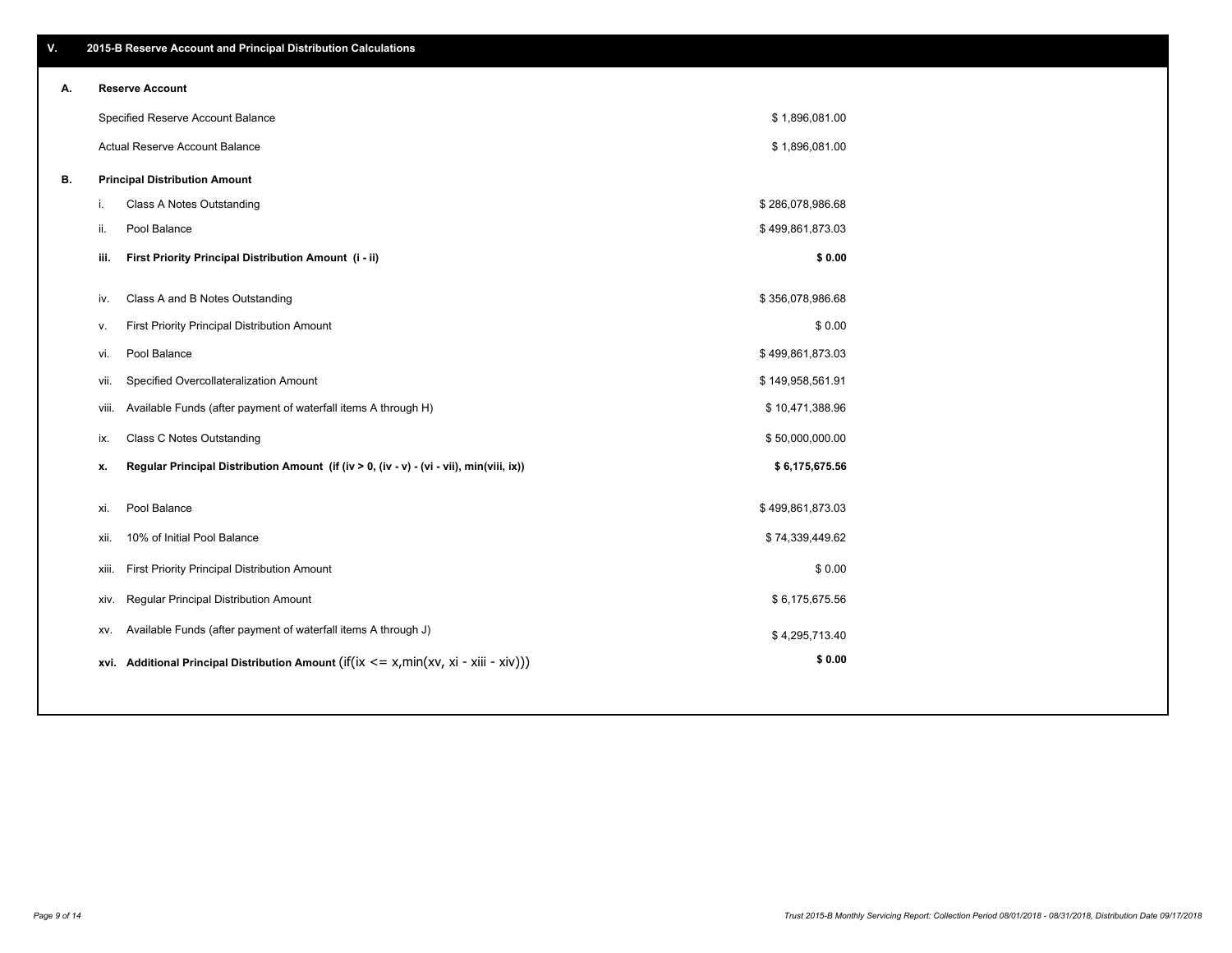|    |                                                                                   | Paid                 | <b>Funds Balance</b>               |
|----|-----------------------------------------------------------------------------------|----------------------|------------------------------------|
|    | <b>Total Available Funds</b>                                                      |                      | \$12,015,020.23                    |
| A  | <b>Trustee Fees</b>                                                               | \$0.00               | \$12,015,020.23                    |
| B  | <b>Servicing Fees</b>                                                             | \$323,143.92         | \$11,691,876.31                    |
| C  | i. Administration Fees<br>ii. Unreimbursed Administrator Advances plus any Unpaid | \$8,333.00<br>\$0.00 | \$11,683,543.31<br>\$11,683,543.31 |
| D  | Class A Noteholders Interest Distribution Amount                                  | \$820,487.68         | \$10,863,055.63                    |
| Е  | <b>First Priority Principal Payment</b>                                           | \$0.00               | \$10,863,055.63                    |
| F. | Class B Noteholders Interest Distribution Amount                                  | \$204,166.67         | \$10,658,888.96                    |
| G  | Class C Noteholders Interest Distribution Amount                                  | \$187,500.00         | \$10,471,388.96                    |
| H  | <b>Reinstatement Reserve Account</b>                                              | \$0.00               | \$10,471,388.96                    |
|    | Regular Principal Distribution                                                    | \$6,175,675.56       | \$4,295,713.40                     |
| J  | <b>Carryover Servicing Fees</b>                                                   | \$0.00               | \$4,295,713.40                     |
| Κ  | Additional Principal Distribution Amount                                          | \$0.00               | \$4,295,713.40                     |
| L. | Unpaid Expenses of Trustee                                                        | \$0.00               | \$4,295,713.40                     |
| M  | Unpaid Expenses of Administrator                                                  | \$0.00               | \$4,295,713.40                     |
| N  | Remaining Funds to the Residual Certificateholders                                | \$4,295,713.40       | \$0.00                             |

### **Waterfall Conditions**

| А.   | <b>Class C Noteholders' Interest Distribution Condition</b>                      |                  |
|------|----------------------------------------------------------------------------------|------------------|
|      | Pool Balance                                                                     | \$499,861,873.03 |
| Ш.   | Class A and B Notes Outstanding                                                  | \$356,078,986.68 |
| iii. | Class C Noteholders' Interest Distribution Ratio (i / ii)                        | 140.38%          |
| iv.  | Minimum Ratio                                                                    | 110.00%          |
| v.   | Is the Class C Noteholders' Interest Distribution Condition Satisfied (iii > iv) | ν                |

\* If the Class C Noteholders' Interest Distribution Condition is satisfied then the amount of interest accrued at the Class C Rate for the Accrual Period is Released on the distribution Date.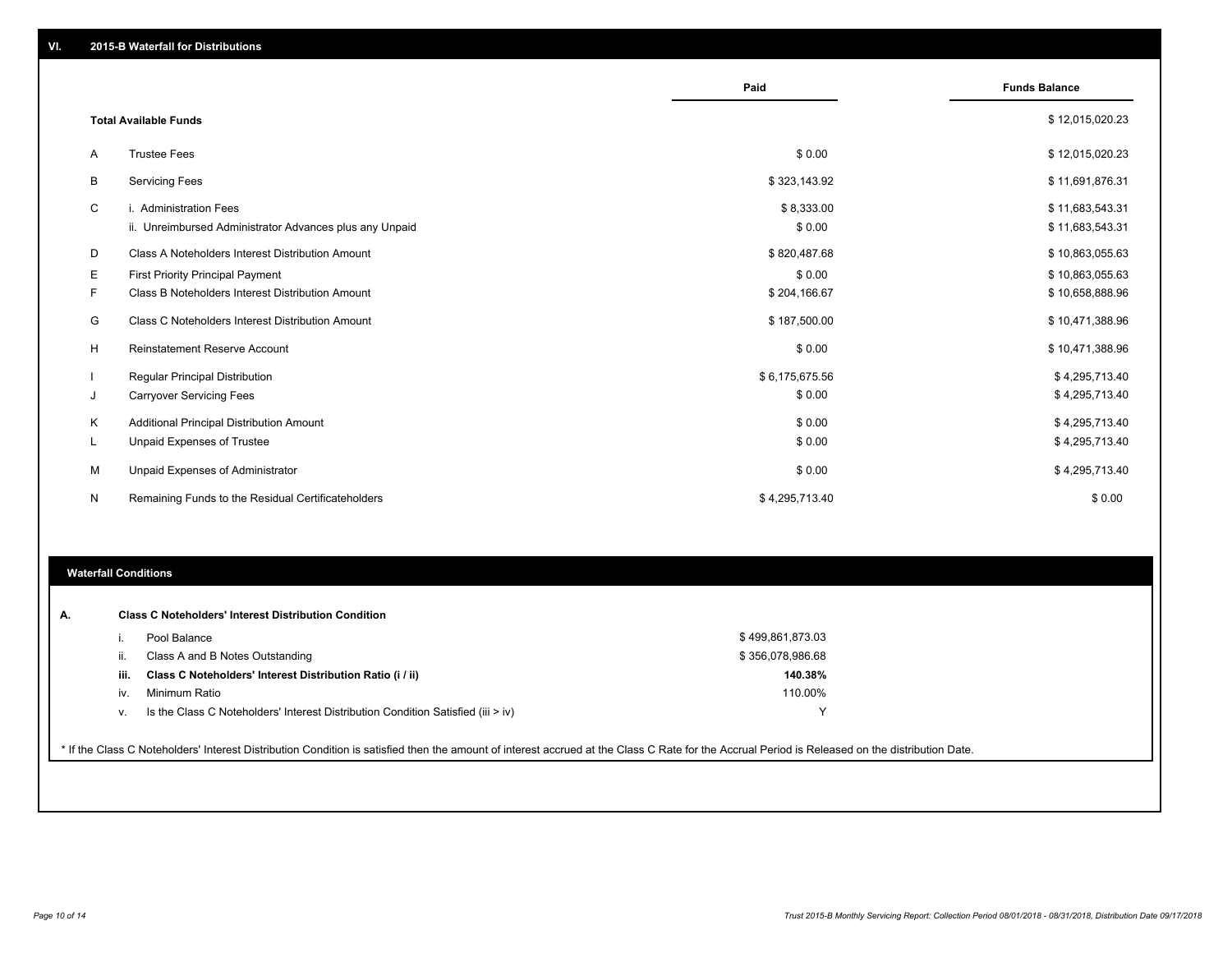# **VII. 2015-B Distributions**

#### **Distribution Amounts**

|                                                            | A <sub>2</sub> A        | A <sub>2</sub> B        | A <sub>3</sub>          |
|------------------------------------------------------------|-------------------------|-------------------------|-------------------------|
| Cusip/Isin                                                 | 78448QAB4               | 78448QAC2               | 78448QAD0               |
| <b>Beginning Balance</b>                                   | \$143,713,352.63        | \$67,365,634.05         | \$75,000,000.00         |
| Index                                                      | <b>FIXED</b>            | <b>LIBOR</b>            | <b>LIBOR</b>            |
| Spread/Fixed Rate                                          | 2.98%                   | 1.20%                   | 1.75%                   |
| Record Date (Days Prior to Distribution)                   | 1 NEW YORK BUSINESS DAY | 1 NEW YORK BUSINESS DAY | 1 NEW YORK BUSINESS DAY |
| <b>Accrual Period Begin</b>                                | 8/15/2018               | 8/15/2018               | 8/15/2018               |
| <b>Accrual Period End</b>                                  | 9/15/2018               | 9/17/2018               | 9/17/2018               |
| Daycount Fraction                                          | 0.08333333              | 0.09166667              | 0.09166667              |
| Interest Rate*                                             | 2.98000%                | 3.26269%                | 3.81269%                |
| <b>Accrued Interest Factor</b>                             | 0.002483333             | 0.002990799             | 0.003494966             |
| <b>Current Interest Due</b>                                | \$356,888.16            | \$201,477.08            | \$262,122.44            |
| Interest Shortfall from Prior Period Plus Accrued Interest | $S -$                   | $\mathsf{\$}$ -         | $\mathsf{\$}$ -         |
| <b>Total Interest Due</b>                                  | \$356,888.16            | \$201,477.08            | \$262,122.44            |
| <b>Interest Paid</b>                                       | \$356,888.16            | \$201,477.08            | \$262,122.44            |
| <b>Interest Shortfall</b>                                  | $\mathsf{\$}$ -         | \$ -                    | $\mathsf{\$}$ -         |
| <b>Principal Paid</b>                                      | \$4,204,715.27          | \$1,970,960.29          | $\mathsf{\$}$ -         |
| <b>Ending Principal Balance</b>                            | \$139,508,637.36        | \$65,394,673.76         | \$75,000,000.00         |
| Paydown Factor                                             | 0.021899559             | 0.021899559             | 0.000000000             |
| <b>Ending Balance Factor</b>                               | 0.726607486             | 0.726607486             | 1.000000000             |

\* Pay rates for Current Distribution. For the interest rates applicable to the next distribution date, please see https://www.salliemae.com/about/investors/data/SMBabrate.txt.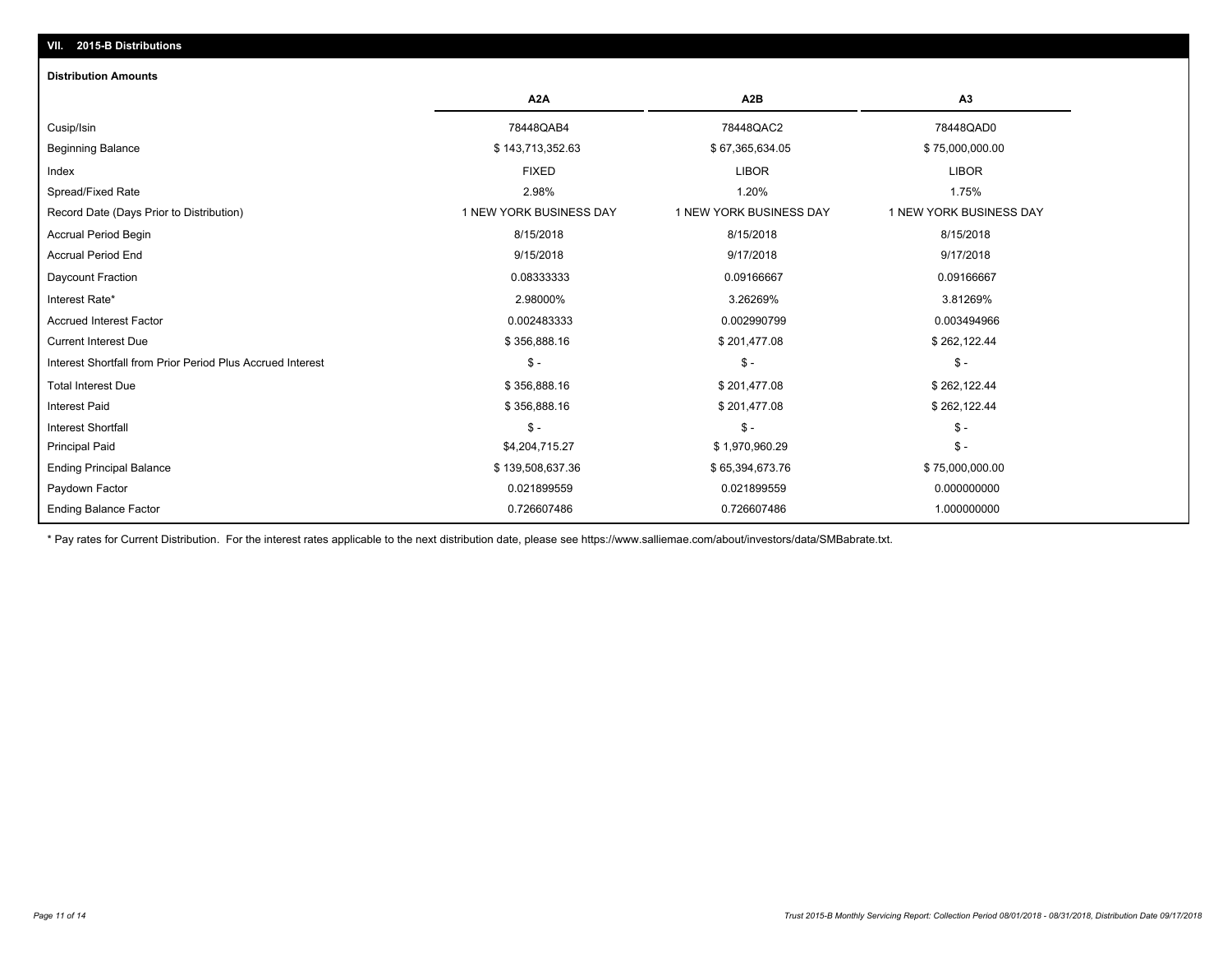| VII. 2015-B Distributions                                  |                         |                         |
|------------------------------------------------------------|-------------------------|-------------------------|
| <b>Distribution Amounts</b>                                |                         |                         |
|                                                            | в                       | C                       |
| Cusip/Isin                                                 | 78448QAE8               | 78448QAF5               |
| <b>Beginning Balance</b>                                   | \$70,000,000.00         | \$50,000,000.00         |
| Index                                                      | <b>FIXED</b>            | <b>FIXED</b>            |
| Spread/Fixed Rate                                          | 3.50%                   | 4.50%                   |
| Record Date (Days Prior to Distribution)                   | 1 NEW YORK BUSINESS DAY | 1 NEW YORK BUSINESS DAY |
| Accrual Period Begin                                       | 8/15/2018               | 8/15/2018               |
| <b>Accrual Period End</b>                                  | 9/15/2018               | 9/15/2018               |
| Daycount Fraction                                          | 0.08333333              | 0.08333333              |
| Interest Rate*                                             | 3.50000%                | 4.50000%                |
| <b>Accrued Interest Factor</b>                             | 0.002916667             | 0.003750000             |
| <b>Current Interest Due</b>                                | \$204,166.67            | \$187,500.00            |
| Interest Shortfall from Prior Period Plus Accrued Interest | $\mathsf{\$}$ -         | $\mathsf{\$}$ -         |
| <b>Total Interest Due</b>                                  | \$204,166.67            | \$187,500.00            |
| <b>Interest Paid</b>                                       | \$204,166.67            | \$187,500.00            |
| <b>Interest Shortfall</b>                                  | $\mathsf{\$}$ -         | $S -$                   |
| <b>Principal Paid</b>                                      | $S -$                   | $S -$                   |
| <b>Ending Principal Balance</b>                            | \$70,000,000.00         | \$50,000,000.00         |
| Paydown Factor                                             | 0.000000000             | 0.000000000             |
| <b>Ending Balance Factor</b>                               | 1.000000000             | 1.000000000             |

\* Pay rates for Current Distribution. For the interest rates applicable to the next distribution date, please see https://www.salliemae.com/about/investors/data/SMBabrate.txt.